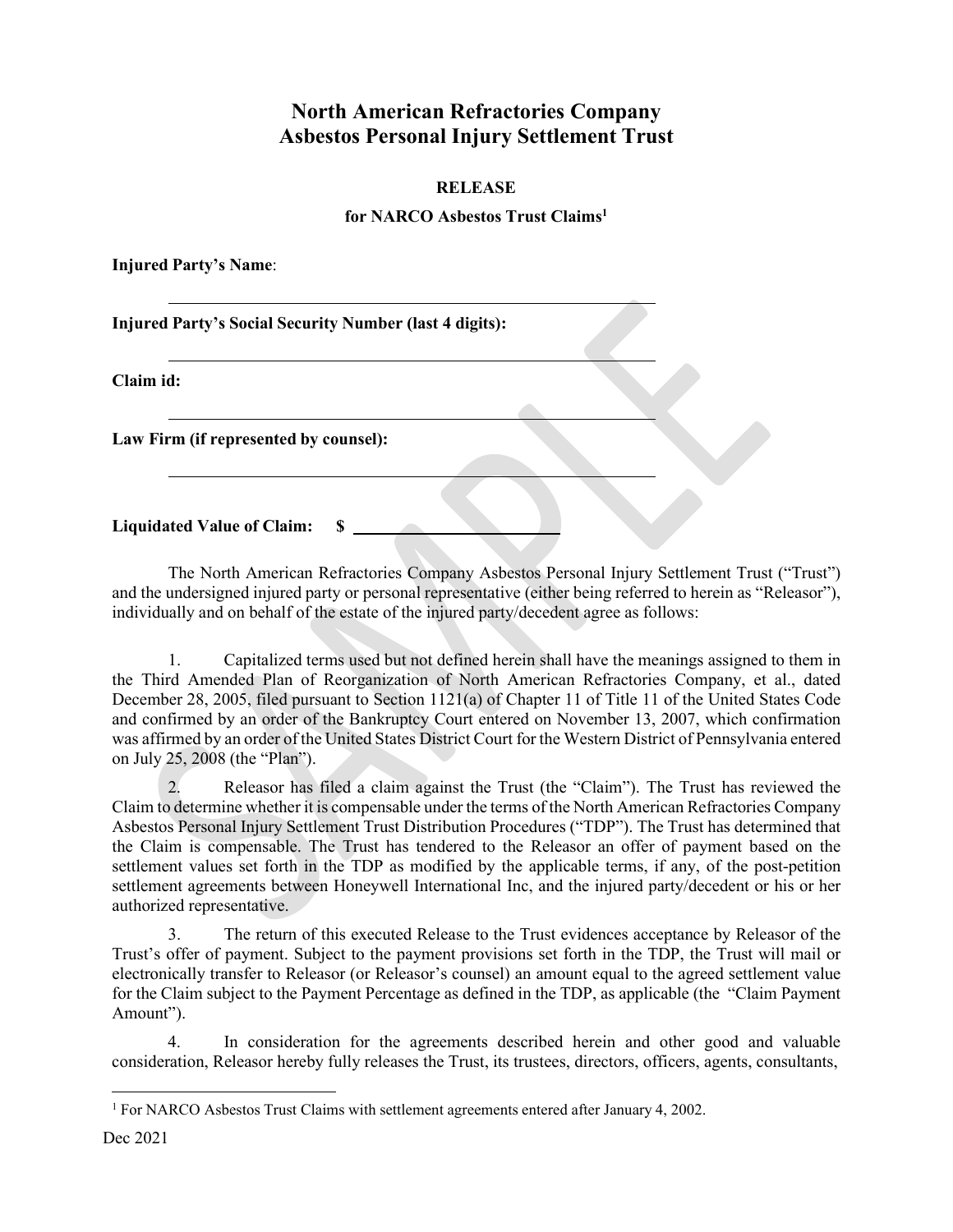financial advisors, employees, attorneys, predecessors, successors and assigns, the NARCO Asbestos TAC, its members and its attorneys, the NARCO Asbestos Future Claimants' Representative and his attorneys, North American Refractories Company and Honeywell International Inc. and their respective directors, officers, agents, consultants, financial advisors, employees, attorneys, predecessors, successors and assigns, and any and all other persons or organizations who are entitled to benefit from the injunction entered pursuant to the Plan (hereinafter "Releasee(s)") from any and all NARCO Asbestos Trust Claims, as defined in the TDP, and any claims related thereto, except as expressly provided herein. The released claims include any and all present claims relating to asbestos-related diseases, injuries, cancers, and/or malignancies, including, but not limited to, loss of consortium, companionship, service, support, pain and suffering, wrongful death, and injury and damage of any kind allegedly resulting from any exposure to asbestos or asbestos-containing NARCO products for which NARCO and/or Honeywell has legal responsibility. However, if the settled Claim involves an asbestos-related non-malignant disease, then theReleasor and Releasees agree that, notwithstanding this Release, Releasor shall have the right to seek compensation from the Trust in accordance with the terms of the TDP in the event that the injured party isdiagnosed in the future with mesothelioma or lung or other cancer caused by exposure to asbestos or asbestos-containing product(s) except that this comeback right shall not apply if (a) prohibited by the terms of a post-petition settlement agreement with Honeywell or (b) released by claimant in connection with the resolution of his or her claim under a post-petition settlement agreement with Honeywell.

5. Releasor agrees that this Release is to be effective not only on behalf of the injured party, but also for the injured party's spouse, children, heirs, administrators, executors, personal representatives, beneficiaries, successors or assigns; provided, however, that this Release does not release claims for asbestos-related injuries allegedly suffered by the injured party's spouse, children, heirs, administrators, executors, personal representatives, successors or assigns because of their personal exposure to asbestos.

6. Releasor agrees that this is a compromise of disputed claims and that the payment of the consideration for this Release is not to be considered as an admission of liability on the part of any person or entity released hereby. It is further understood that this Release is not intended to relinquish any claim the Releasee(s) may have against any party or the Releasor has against any party that is not a Releasee. The parties further agree that this Release shall not be admissible in any suit or proceeding whatsoever as evidence or admission of any liability.

7. The Releasor represents and warrants (a) that any claim the injured party has filed in the tort system against NARCO and/or Honeywell with respect to alleged exposure to the NARCO Product Line was not dismissed with prejudice by any court of competent jurisdiction prior to the Petition Date, and (b) that no other person or entity has or has had any interest in the claims, demands, obligations, or cause of action referred to in this Release; that the Releasor has the sole and exclusive right to receive the sums specified above; and that he or she has not sold, assigned, transferred, conveyed, or otherwise disposed of any of the claims, demands, obligations, or causes of action referred to in this Release.

8. Releasor, individually, and on behalf of the injured party's spouse, children, heirs, administrators, executors, personal representatives, beneficiaries, successors and assigns agrees to indemnify and hold harmless the Releasee(s) from any further payment of debts, liens, charges and/or expenses of any character arising out of any and all asbestos-related claims by Releasor or the injured party's representatives, heirs and assigns up to the full extent of the compensation paid or to be paid by the Trust to the Releasor on account of the Claim.

Dec 2021 9. TO THE EXTENT APPLICABLE, RELEASOR HEREBY WAIVES ALL RIGHTS UNDER CALIFORNIA CIVIL CODE SECTION 1542 AND UNDER ANY OTHER FEDERAL OR STATE LAW OF SIMILAR EFFECT. CALIFORNIA CIVIL CODE SECTION 1542 PROVIDES THAT "A GENERAL RELEASE DOES NOT EXTEND TO CLAIMS THAT THE CREDITOR OR RELEASING PARTY DOES NOT KNOW OR SUSPECT TO EXIST IN HIS OR HER FAVOR AT THE TIME OF EXECUTING THE RELEASE AND THAT, IF KNOWN BY HIM OR HER, WOULD HAVE MATERIALLY AFFECTED HIS OR HER SETTLEMENT WITH THE DEBTOR OR RELEASED PARTY." THAT HE OR SHE HAS BEEN ADVISED BY HIS OR HER ATTORNEY(S)